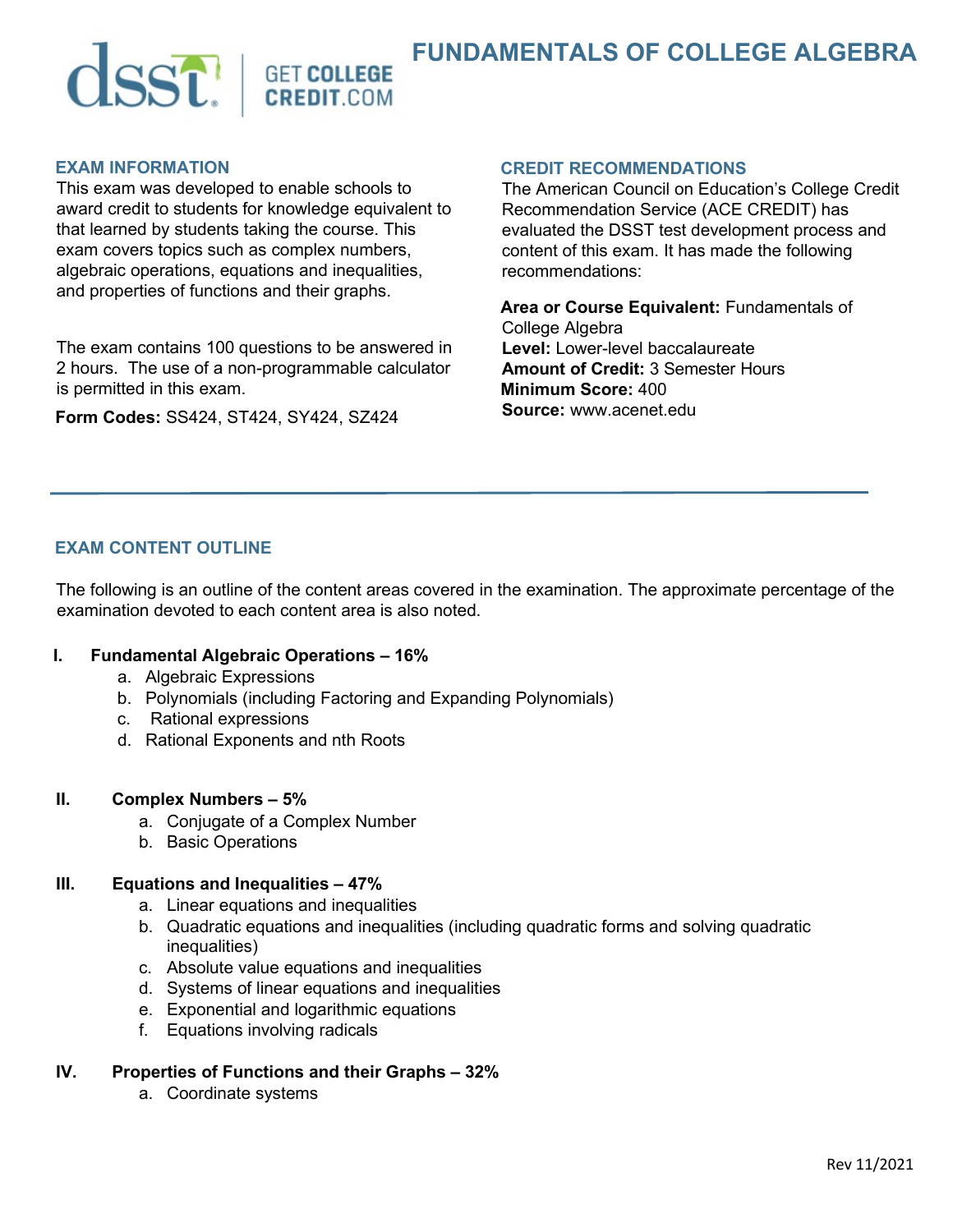- b. Domain and range
- c. Operations of functions
- d. Inverse functions
- e. Linear functions
- f. Quadratic functions
- g. Polynomial functions (including Long and Synthetic Division Methods)
- h. Rational functions
- i. Exponential and logarithmic functions

## **REFERENCES**

Below is a list of reference publications that were either used as a reference to create the exam, or were used as textbooks in college courses of the same or similar title at the time the test was developed. You may reference either the current edition of these titles or textbooks currently used at a local college or university for the same class title. It is recommended that you reference more than one textbook on the topics outlined in this fact sheet.

You should begin by checking textbook content against the content outline provided before selecting textbooks that cover the test content from which to study.

Sources for study material are suggested but not limited to the following:

- 1. Lial, Margaret L; Hornsby, John; McGinnis, Terry (2020). *Intermediate Algebra*. Pearson, 13th Ed.
- 2. Hornsby, John; Lial, Margaret L; Rockswold, Gary K. (2019) *Graphical Approach to College Algebra*, 7th **Edition**
- 3. Steward, James; Redlin, Lothar; Watson, Saleem. (2016) *College Algebra*, 7<sup>th</sup> Edition, Cengage Learning

# **SAMPLE QUESTIONS**

All test questions are in a multiple-choice format, with one correct answer and three incorrect options. The following are samples of the types of questions that may appear on the exam.

1. If  $x^2 \neq 1$ , then 1 1  $-x^2 - 1$  x + — + 1 = a. 2  $-x^2 - + -x$ b.  $x + 2$  $-x^2$  - 1 c. x  $-x^2$  - 1